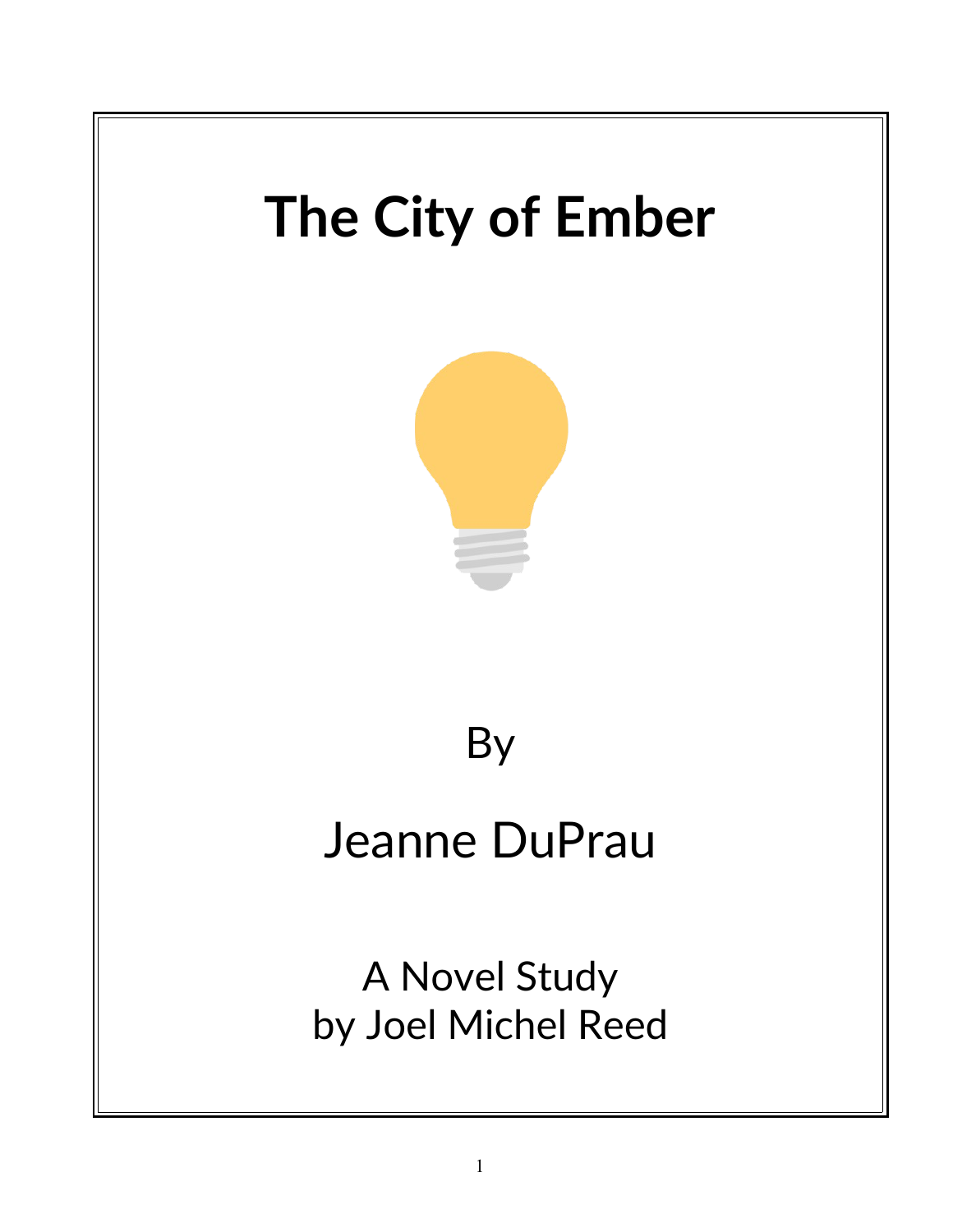*By Jeanne DuPrau*



**Table of Contents**

| <b>Suggestions and Expectations</b> | 3  |
|-------------------------------------|----|
|                                     |    |
| List of Skills                      | 4  |
|                                     |    |
| Synopsis / Author Biography         | 5  |
|                                     |    |
| <b>Student Checklist</b>            | 6  |
|                                     |    |
| Reproducible Student Booklet        |    |
|                                     |    |
| <b>Answer Key</b>                   | 59 |

**About the author:** Joel Reed has over 70 published novel studies and is the author of four  $|$ novels. For information on his work and literature, please visit  $\overline{\text{www.reednovelstudies.com}}$ 

> Copyright © 2014 Joel Reed Revisions Completed in 2022 All rights reserved by author. Permission to copy for single classroom use only. Electronic distribution limited to single classroom use only. Not for public display.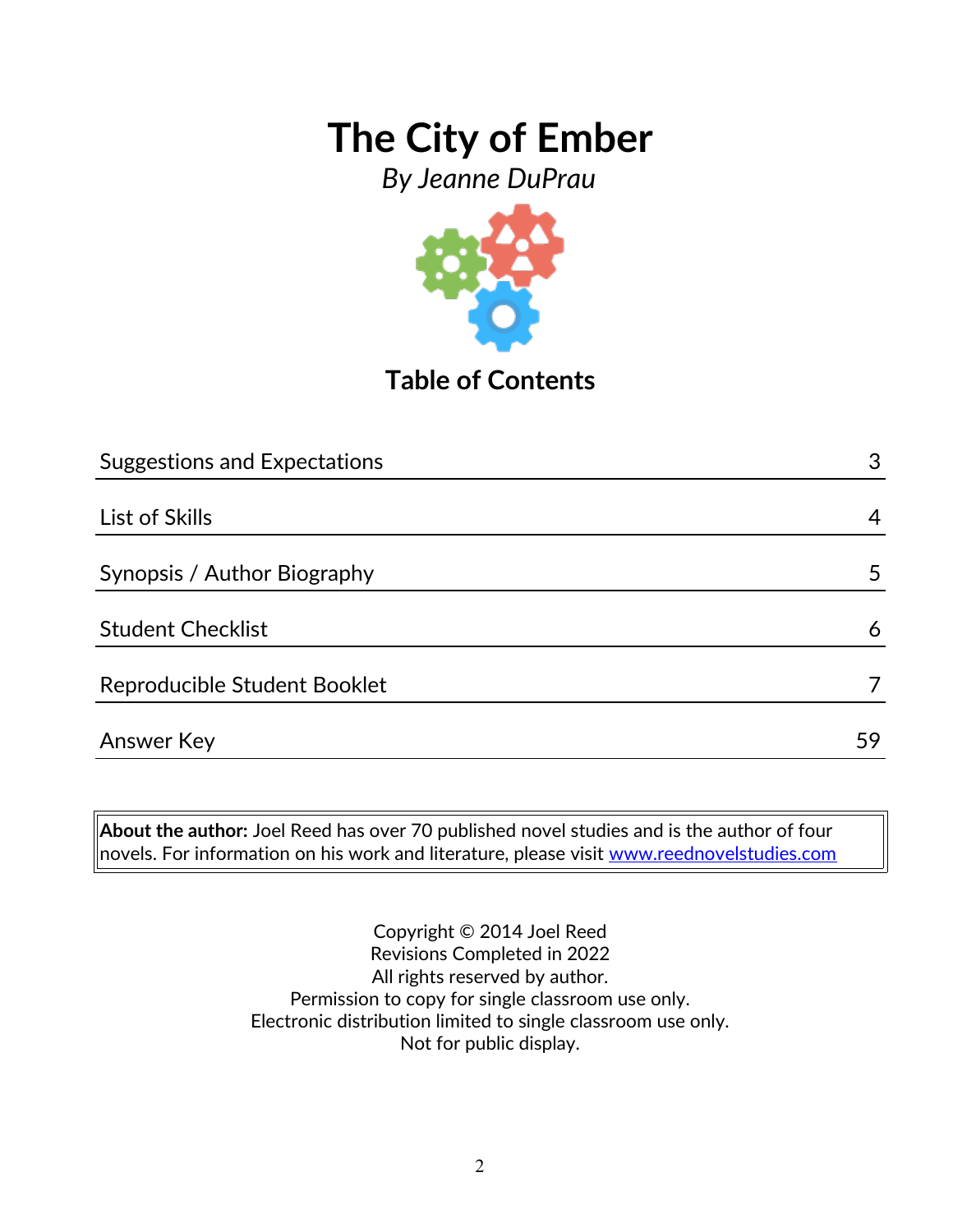## **The City of Ember** *By Jeanne DuPrau*

## **Suggestions and Expectations**

This curriculum unit can be used in a variety of ways. Each chapter of the novel study focuses on three chapters of *The City of Ember* and is comprised of five of the following activities:

- Before You Read
- **Vocabulary Building**
- **Comprehension Questions**
- **Language Activities**
- **Extension Activities**

#### **Links with the Common Core Standards (U.S.)**

Many of the activities included in this curriculum unit are supported by the Common Core Standards. For instance the *Reading Standards for Literature, Grade 5*, makes reference to

a) determining the meaning of words and phrases. . . including figurative language;

b) explaining how a series of chapters fits together to provide the overall structure;

c) compare and contrast two characters;

d) determine how characters … respond to challenges;

e) drawing inferences from the text;

f) determining a theme of a story . . . **and many others.**

A principal expectation of the unit is that students will develop their skills in reading, writing, listening and oral communication, as well as in reasoning and critical thinking. Students will also be expected to provide clear answers to questions and well-constructed explanations. It is critical as well that students be able to relate events and the feelings of characters to their own lives and experiences and describe their own interpretation of a particular passage.

A strength of the unit is that students can work on the activities at their own pace. Every activity need not be completed by all students. A **portfolio cover** is included (p.7) so that students may organize their work and keep it all in one place. A **Student Checklist** is also included (p.6) so that a record of completed work may be recorded.

**Themes** which may be taught in conjunction with the novel include growing up, respect for authority, perseverance when facing difficult circumstances.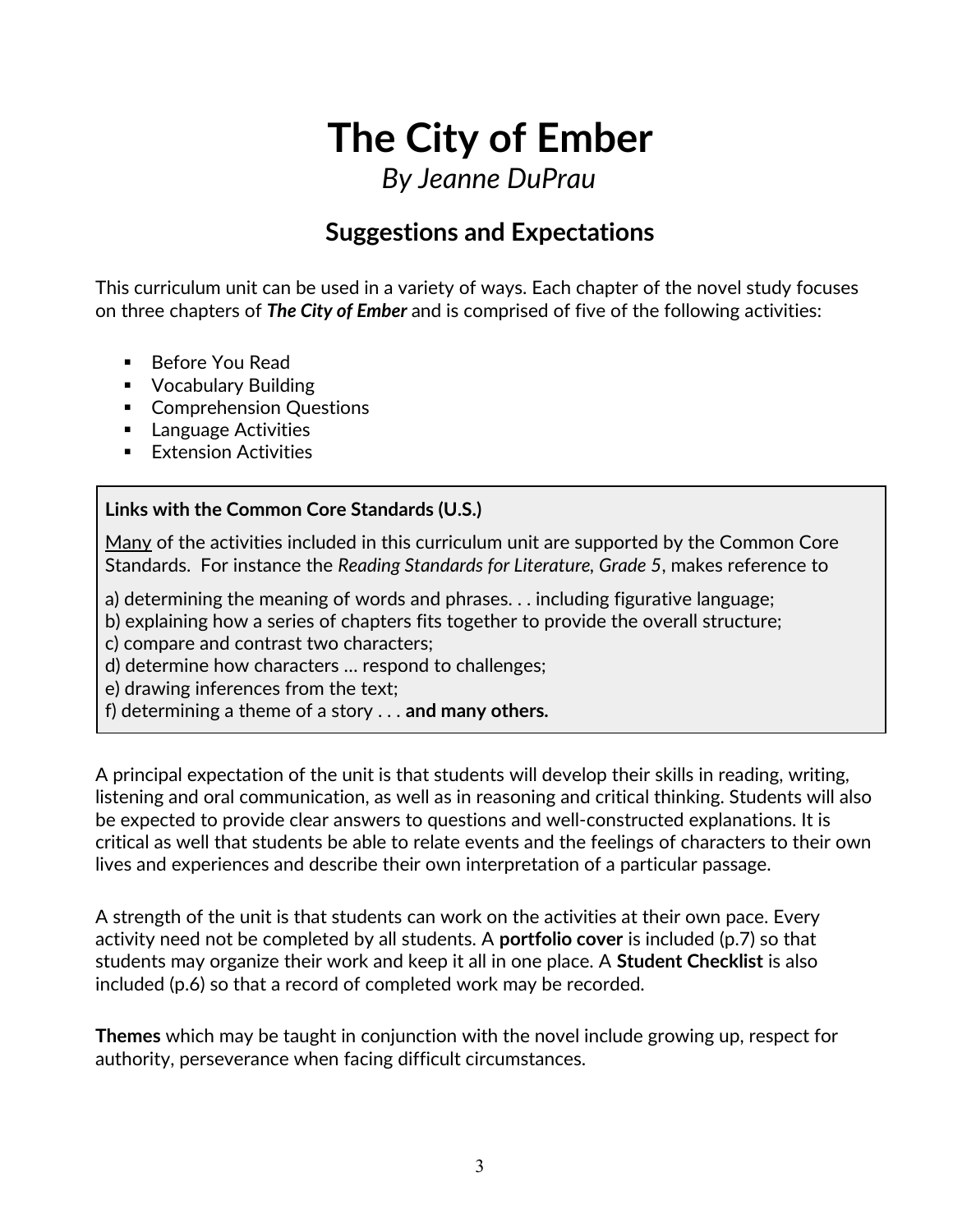## 4

## **The City of Ember** *By Jeanne DuPrau*

### **List of Skills**

#### **Vocabulary Development**

- 1. Locating descriptive words/phrases 7. Use of singular / plural nouns
- 2. Listing synonyms/homonyms 8. Listing compound words
- 3. Identifying/creating *alliteration* 9. Identifying parts of speech
- 
- 
- 

#### **Setting Activities**

1. Summarize the details of a setting

#### **Plot Activities**

- 1. Complete a *time line* of events 3. Identify *cliffhangers*
- 

#### **Character Activities**

### **Creative and Critical Thinking**

- 
- 2. Write a newspaper story 6. Write a book review
- 
- 

#### **Art Activities**

- 
- 
- 
- 
- 
- 4. Use of capitals and punctuation 10. Determining alphabetical order
- 5. Identifying syllables 11. Identify *personification*
- 6. Identify *anagrams* 12. Identify/create *similes*

- 
- 2. Identify conflict in the story 4. Identify the climax of the novel.
- 1. Determine character traits 2. Relating personal experiences
- 1. Research 5. Write a description of personal feelings
	-
- 3. Participate in a talk show 7. Complete an Observation Sheet
- 4. Conduct an interview 8. Complete a KWS Chart
- 1. A Storyboard 3. Design a cover for the novel
- 2. Create a collage 4. Create a comic strip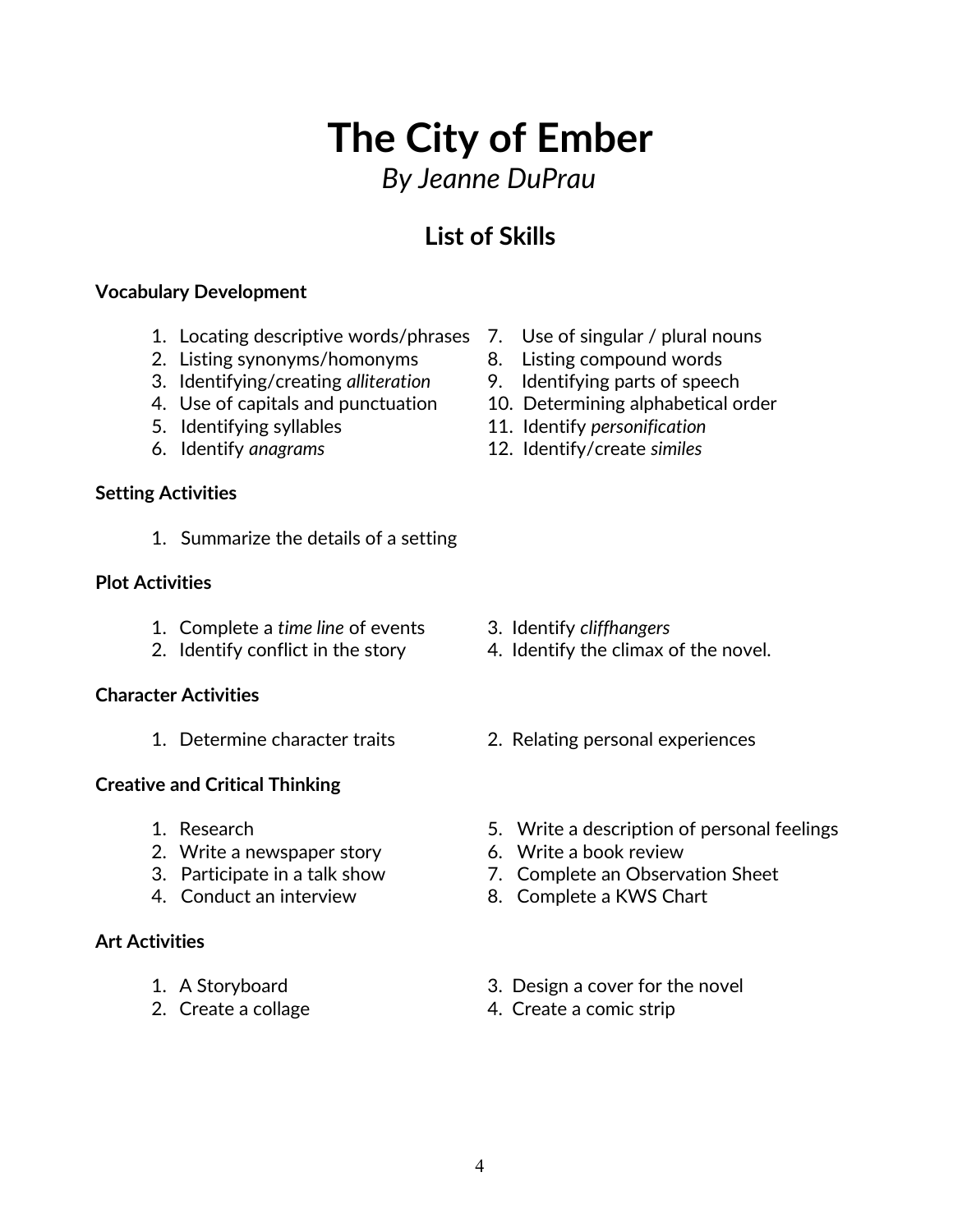*By Jeanne DuPrau*



Lina Mayfleet desperately wants to be a messenger. Instead, she draws the dreaded job of Pipeworks laborer, which means she'll be working in damp tunnels deep underground.

Doon Harrow draws messenger – and asks Lina to trade! Doon wants to be underground. That's where the generator is, and Doon has ideas about how to fix it. For as long as anyone can remember, the great lights of Ember have kept the endless darkness at bay. But now the lights are beginning to flicker... (Random House)

A complete synopsis and other helpful reviews can be found on the following website: [http://en.wikipedia.org/wiki/The\\_city\\_of\\_ember](http://en.wikipedia.org/wiki/The_city_of_ember) **(Warning: Website contains plot spoilers)**

> **Author Biography** *Jeanne DuPrau*

**Jeanne DuPrau** (born 1944 in San Francisco, California) is an American writer, best known for *The City of Ember*, a series of novels for young people. She lives in Mento Park, California.

DuPrau received a BA in English Literature from Scripps College in Claremont, California. She has been a high school English teacher, an editor for educational publishing companies, a technical writer for **Apple Inc**, and a freelance writer. On her website and several other online biographies, DuPrau is described as a gardening enthusiast and dog lover. She is also an ice skater, a bird watcher, a house builder, a gardener, a piano player,and a



gourmet vegetarian cook. DuPrau has no children. She has two nephews and a niece.

Courtesy of Wikipedia. [http://en.wikipedia.org/wiki/Jeanne\\_DuPrau](http://en.wikipedia.org/wiki/Jeanne_DuPrau)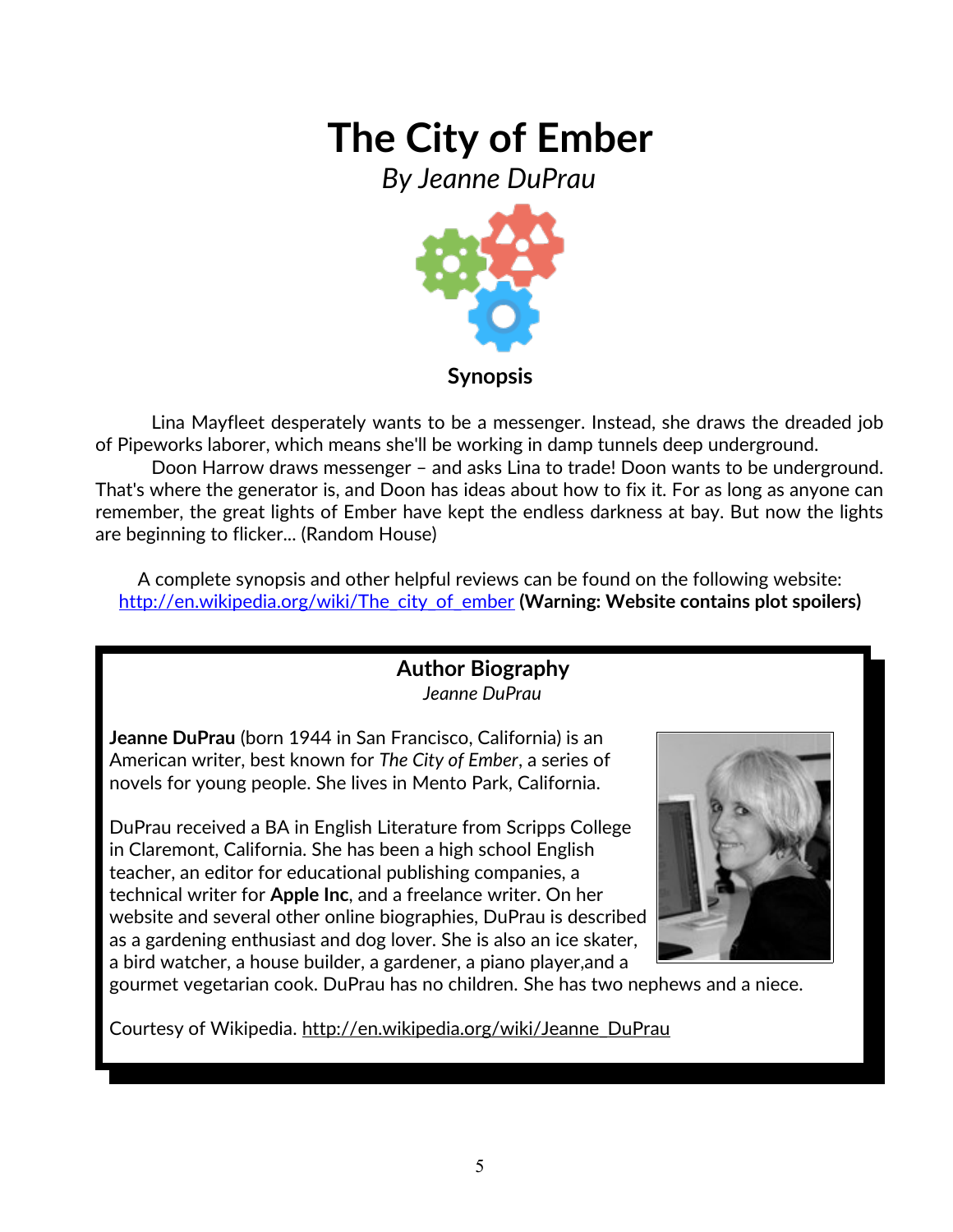*By Jeanne DuPrau*



**Student Checklist**

Student Name

| Assignment | Grade / Level | Comments |
|------------|---------------|----------|
|            |               |          |
|            |               |          |
|            |               |          |
|            |               |          |
|            |               |          |
|            |               |          |
|            |               |          |
|            |               |          |
|            |               |          |
|            |               |          |
|            |               |          |
|            |               |          |
|            |               |          |
|            |               |          |
|            |               |          |
|            |               |          |
|            |               |          |
|            |               |          |
|            |               |          |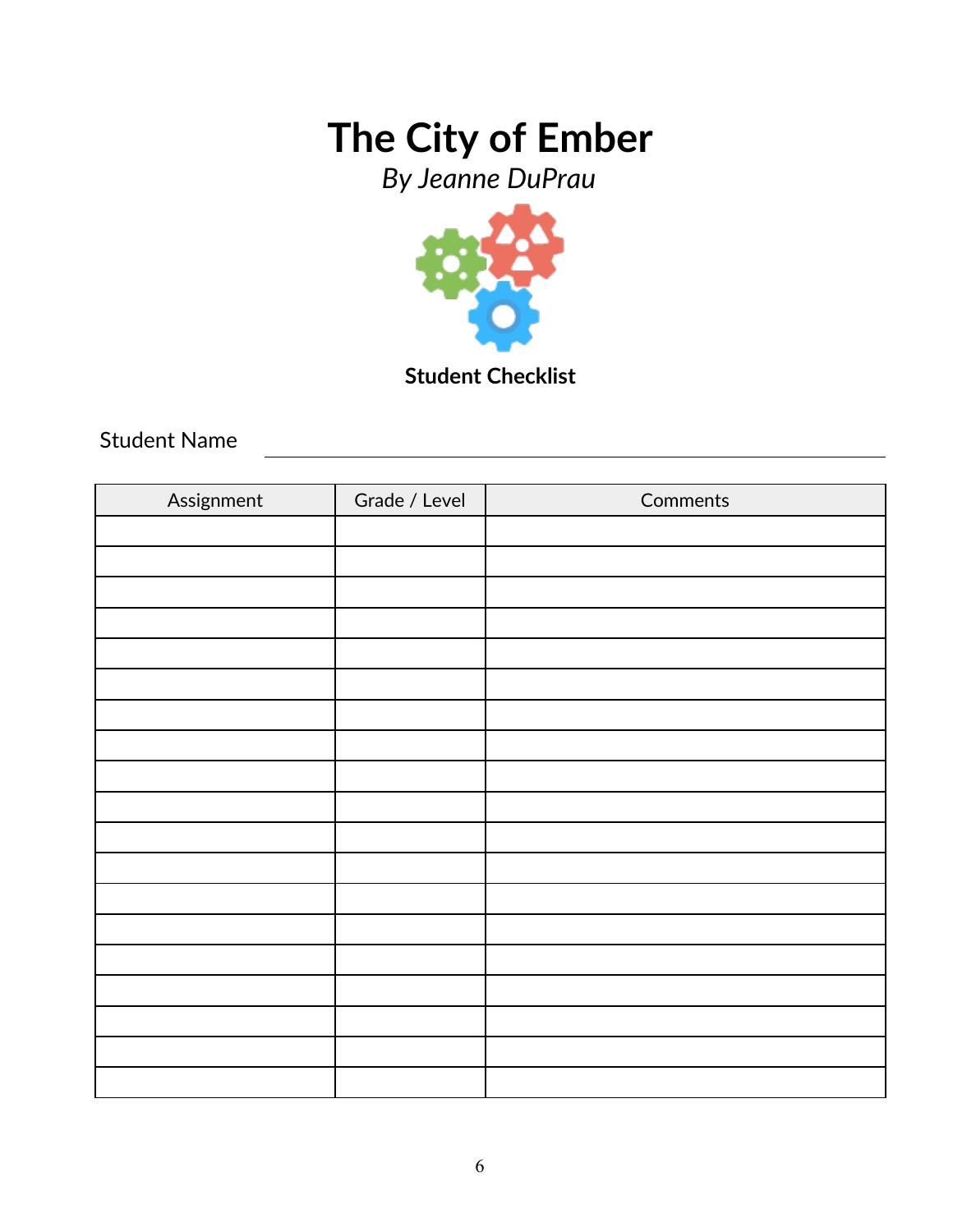

# *By Jeanne Duprau*

Name: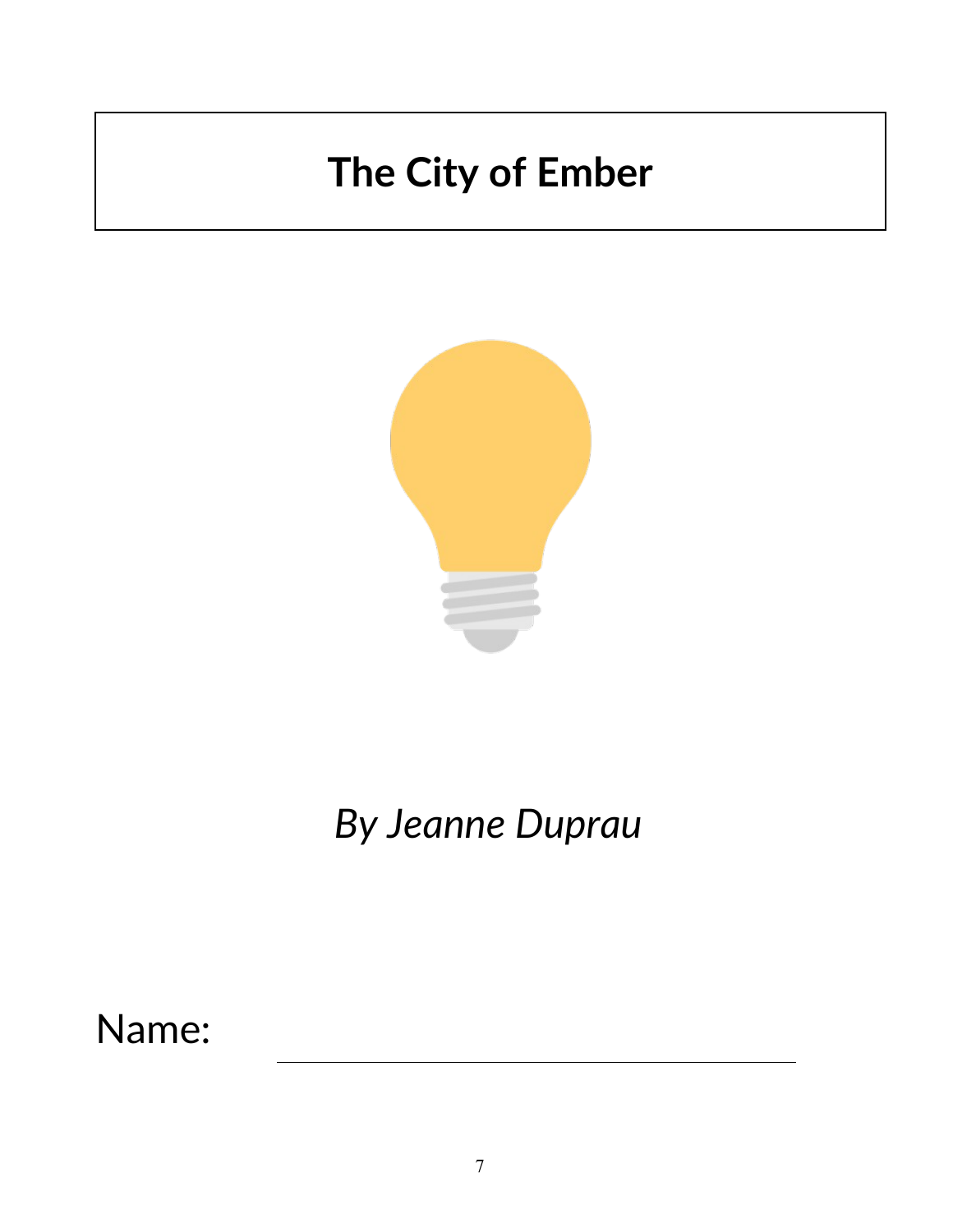*By Jeanne DuPrau*



### **Chapter 1-2**

### **Before you read the chapter**:

Write a brief summary about what you believe *The City of Ember* will be about.



### **Vocabulary:**

Circle the correct word that best matches the meaning of the underlined word.

1. But most of the time life proceeded as it always had.

| b) clarified<br>c) processed<br>a) reversed | d) continued |
|---------------------------------------------|--------------|
|---------------------------------------------|--------------|

2. The desks were arranged in four rows of six, one behind the other.

|  | a) scrambled | b) ordered | c) disorganized | d) chaotic |
|--|--------------|------------|-----------------|------------|
|--|--------------|------------|-----------------|------------|

3. Lina looked up and gazed around the schoolroom. She said a silent goodbye to everything that had been familiar for so long.

| a) shrugged | b) gestured | c) stared | d) walked |
|-------------|-------------|-----------|-----------|
|             |             |           |           |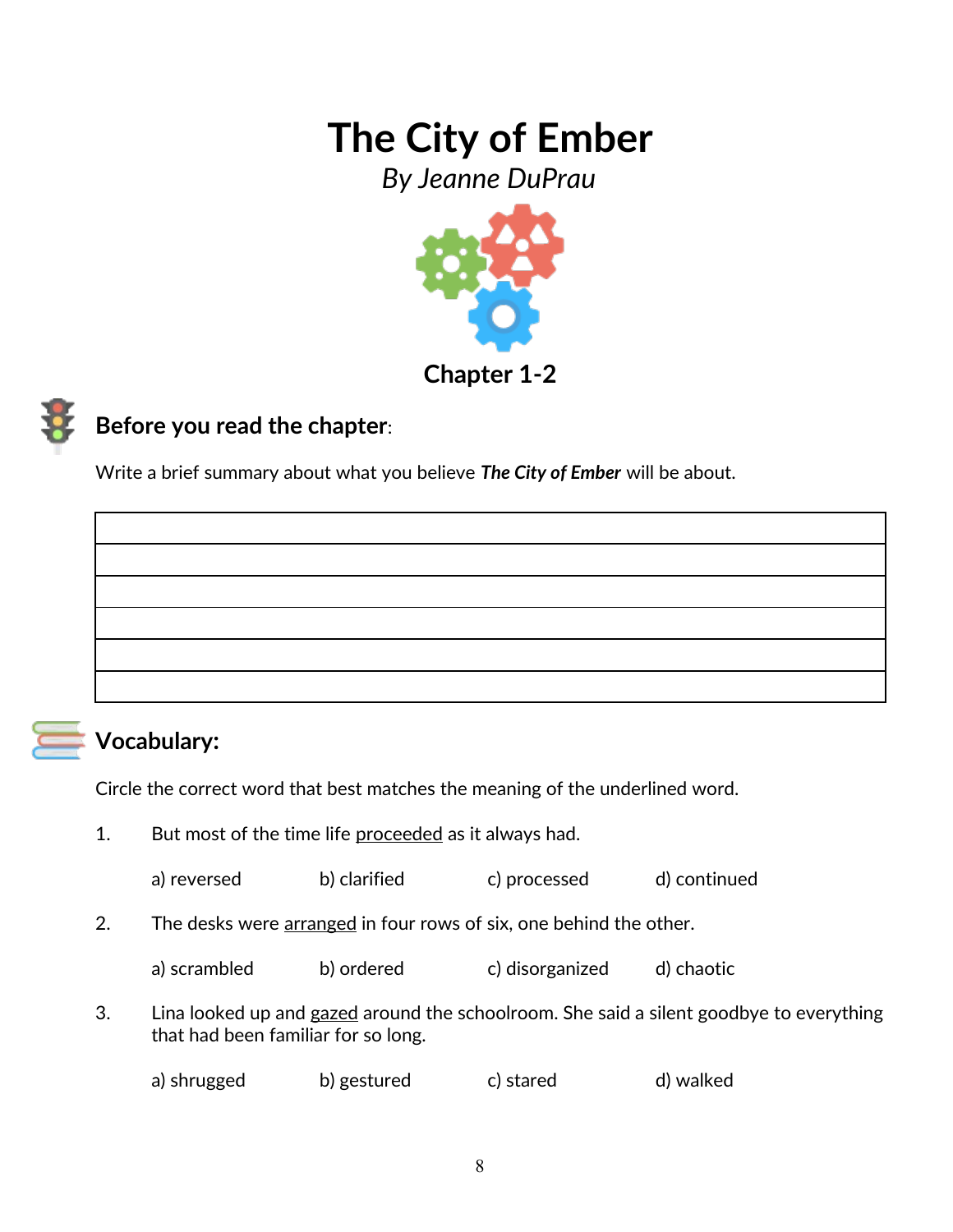- 4. Lina hesitated a moment, then put her hand inside and fingered the bits of paper.
- a) wavered b) continued c) proceeded d) talked 5. Somewhere inside her, a black worm of dread stirred. a) evil b) fear c) hate d) muppet 6. He wasn't hurt. He could have jumped up, grinned, and walked away. a) gagged b) laughed c) smiled d) chuckled **Questions**
	- 1. Briefly describe the 'Instructions' section found at the beginning of the novel.

- 2. Why were the residents so concerned about the flickering lights?
- 3. Why did Lina and Doon want to trade jobs with each other?
- 4. Briefly describe the incident which resulted in Lina and Doon growing apart as friends.

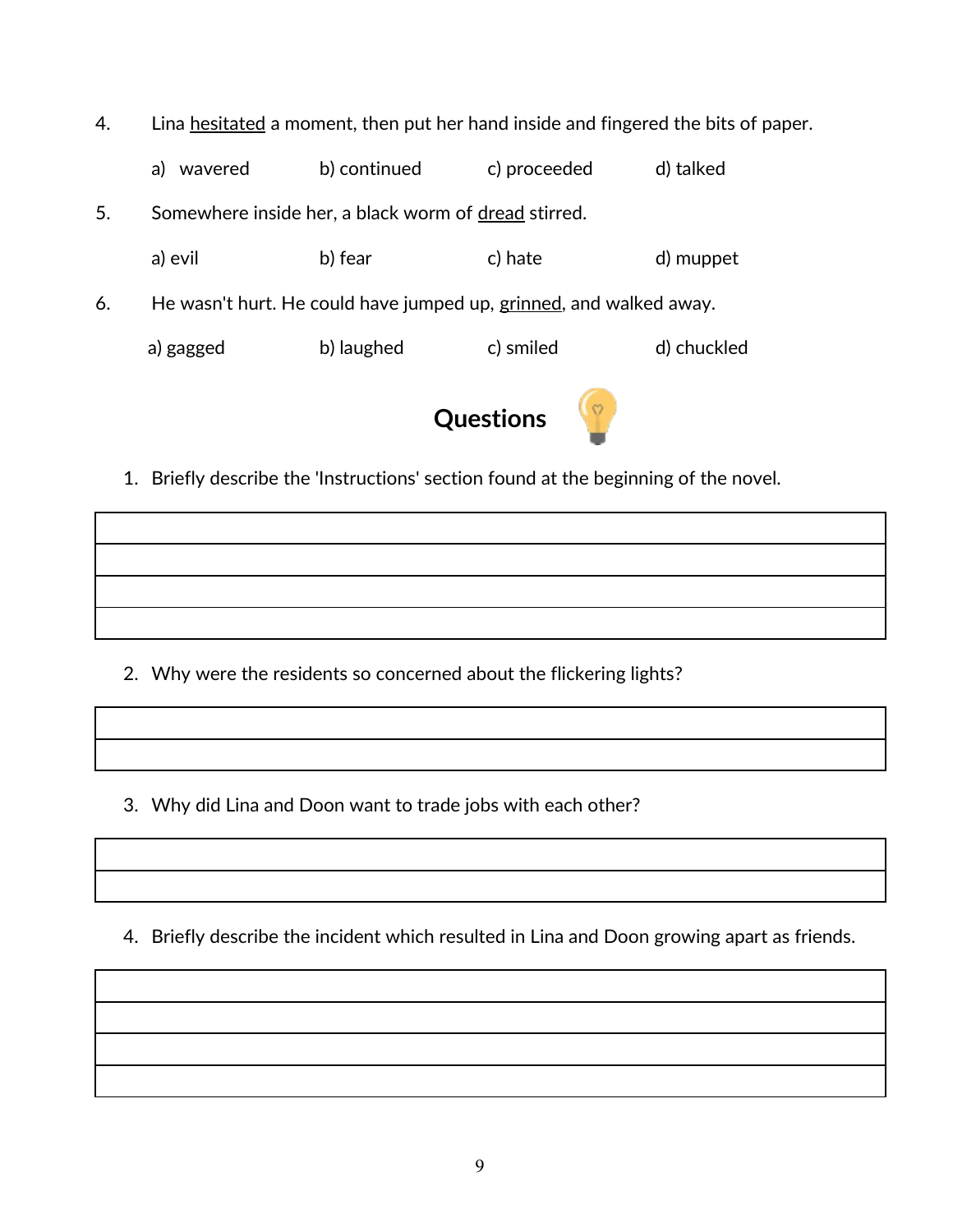5. What happened to Lina's parents?

6. What are the four rules that every messenger must follow?







**A**. There are many writers that enjoy using **alliteration –** a literary device is where the author repeats the same sound at the beginning of several words. Here's an example of an alliteration: "**g**rousing, **g**rouching, **g**rumbling about something or other."



Using your imagination, create your own examples of **alliteration** from the following topics. Each example must contain a minimum of three words.

| The sound of an engine    |  |
|---------------------------|--|
| The sound of a woodpecker |  |
| The sound of bacon frying |  |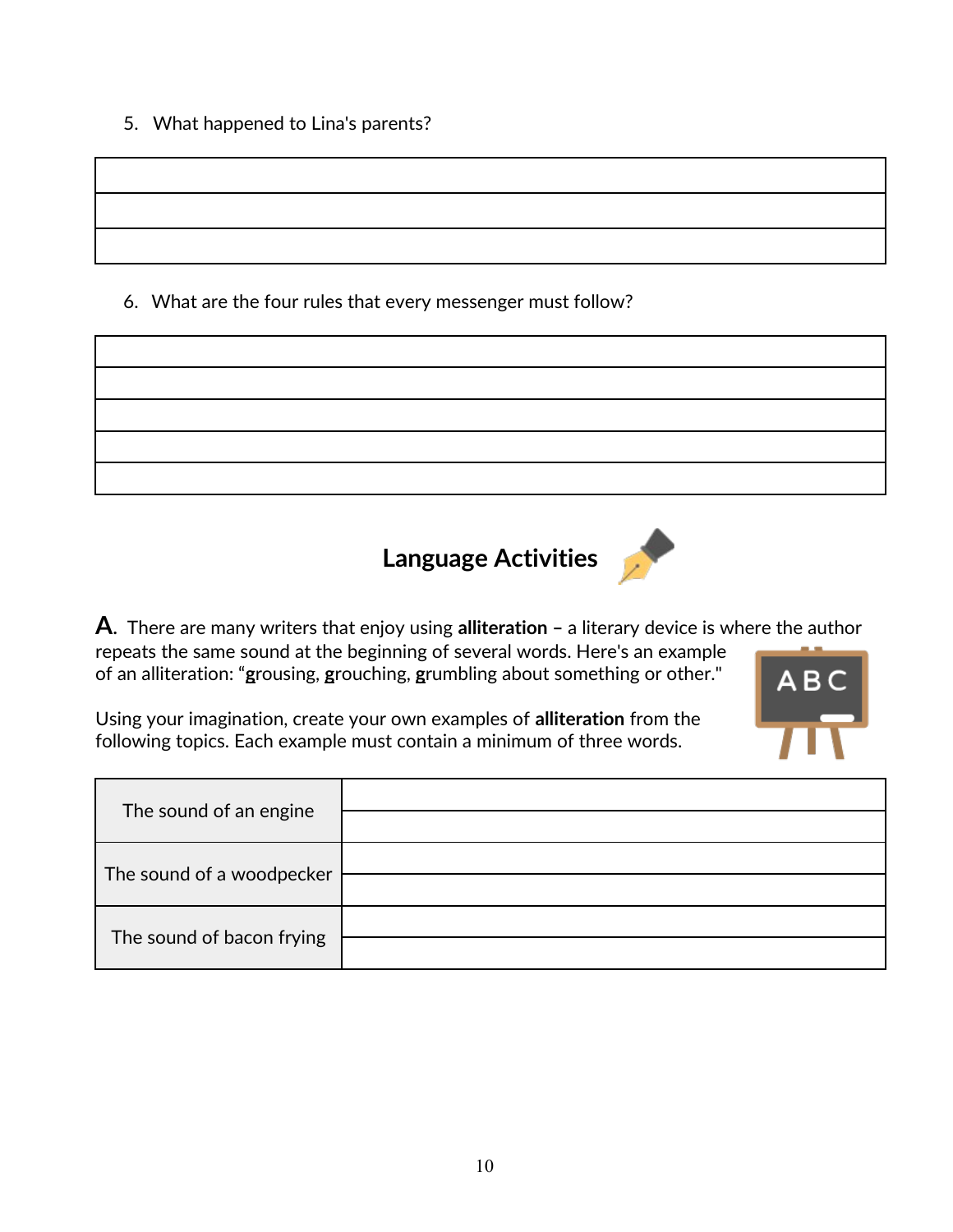**B.** A **simile** is a comparison using the words "like" or "as". Here's an example from Chapter One: *"Some years there were several good jobs, like greenhouse helper, timekeeper's assistant, or messenger, and no bad jobs at all. Other years, jobs like pipeworks laborer, trash sifter, and mold scraper were mixed in."*



What two things are being compared in this example?

Invent your own **similes** comparing the following items with something from your own imagination:

a) A girl kicking a soccer ball.

b) A boy jumping on a trampoline.

### **C. What Would You Bring?**

If you were in a long-term survival situation, and you could only bring ten items along in your backpack or suitcase, what would you bring?



Be sure to place your chosen items in order of importance.

| 10. |
|-----|